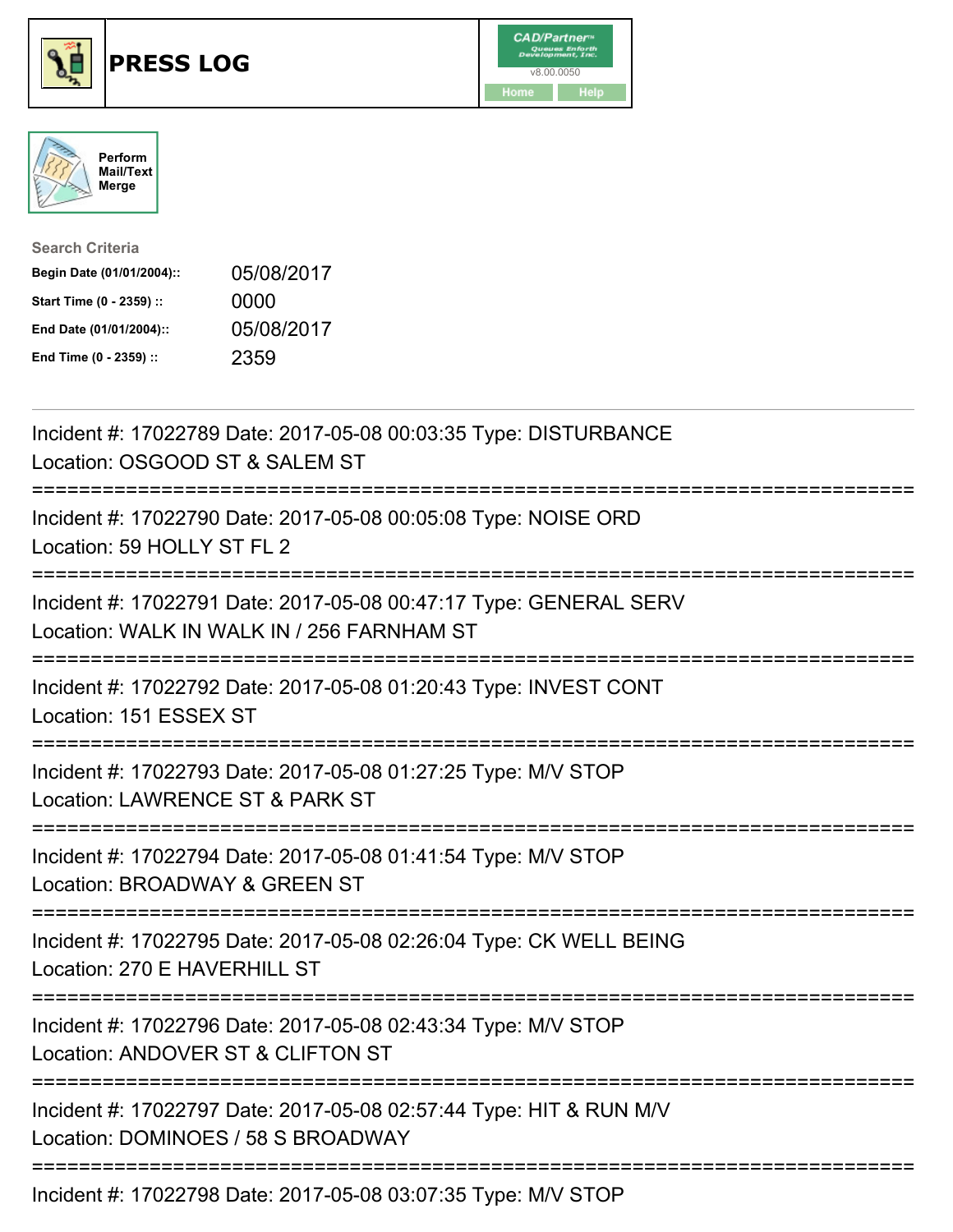| Location: CHESTER ST & S BROADWAY<br>=======================                                                                  |
|-------------------------------------------------------------------------------------------------------------------------------|
| Incident #: 17022799 Date: 2017-05-08 03:13:59 Type: M/V STOP<br>Location: BAILEY ST & S UNION ST<br>:======================= |
| Incident #: 17022800 Date: 2017-05-08 03:39:11 Type: ALARM/BURG<br>Location: 163 LAWRENCE ST                                  |
| Incident #: 17022801 Date: 2017-05-08 03:41:33 Type: 209A/VIOLATION<br>Location: 95 NEWBURY ST FL 3                           |
| Incident #: 17022802 Date: 2017-05-08 04:03:34 Type: M/V STOP<br>Location: LOWELL ST & MARGIN ST                              |
| Incident #: 17022803 Date: 2017-05-08 04:35:21 Type: M/V STOP<br>Location: FRANKLIN ST & LOWELL ST                            |
| Incident #: 17022804 Date: 2017-05-08 04:39:14 Type: M/V STOP<br>Location: MT VERNON ST & S BROADWAY                          |
| Incident #: 17022805 Date: 2017-05-08 04:58:39 Type: M/V STOP<br>Location: HAVERHILL ST & WHITE ST                            |
| Incident #: 17022806 Date: 2017-05-08 06:17:31 Type: NOTIFICATION<br>Location: 181 CHESTNUT ST                                |
| Incident #: 17022807 Date: 2017-05-08 06:23:00 Type: M/V STOP<br>Location: 106 MARSTON ST                                     |
| Incident #: 17022808 Date: 2017-05-08 06:31:00 Type: M/V STOP<br>Location: CANAL ST & MARSTON ST                              |
| Incident #: 17022809 Date: 2017-05-08 06:36:39 Type: NEIGHBOR PROB<br>Location: 59 TREMONT ST                                 |
| Incident #: 17022810 Date: 2017-05-08 07:15:50 Type: M/V STOP<br>Location: AMES ST & HAVERHILL ST                             |
| Incident #: 17022811 Date: 2017-05-08 07:33:54 Type: SUS PERS/MV<br>Location: 156 ANDOVER ST FL 1                             |
| Incident #: 17022812 Date: 2017-05-08 08:02:05 Type: THREATS                                                                  |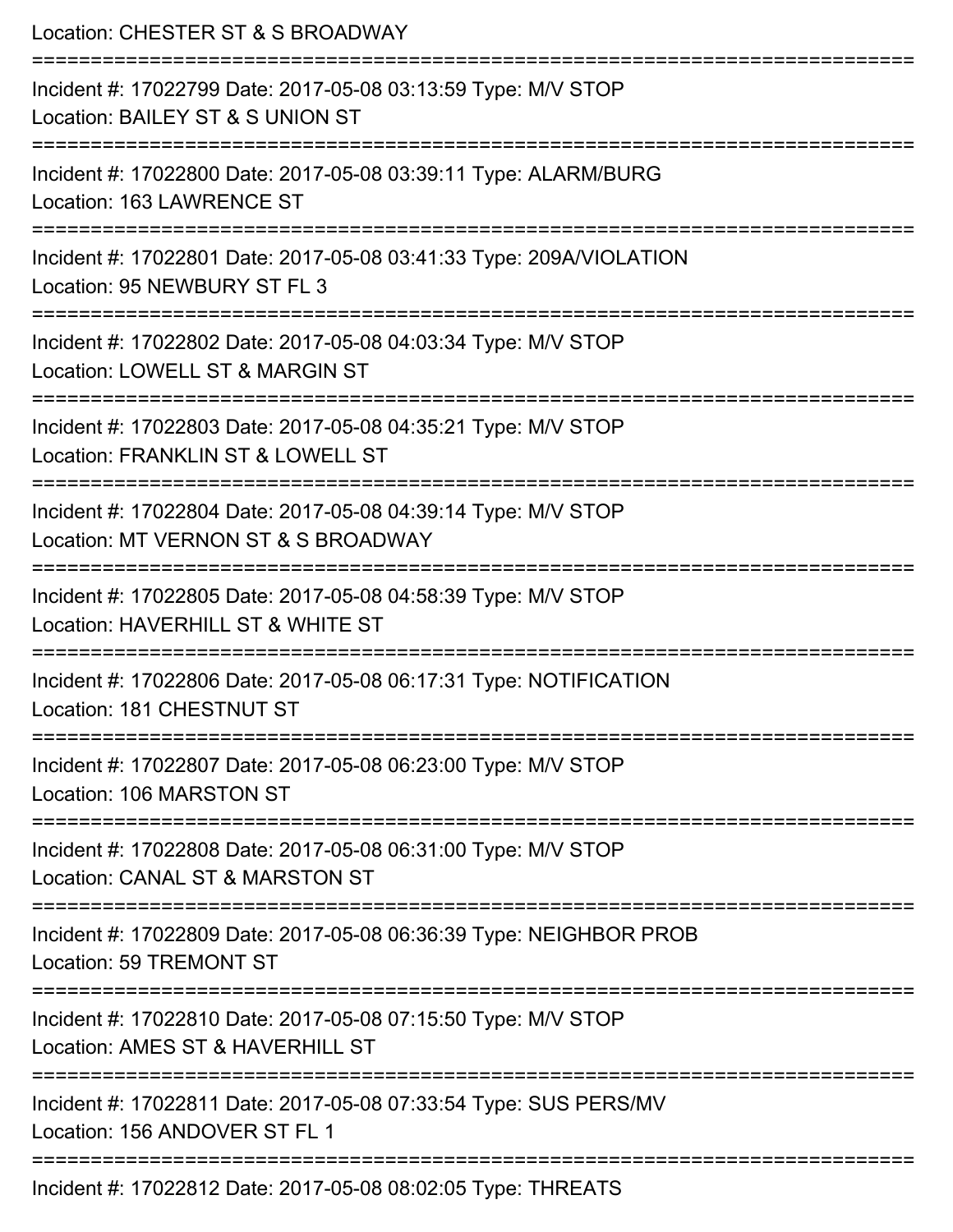| Incident #: 17022813 Date: 2017-05-08 08:06:04 Type: ALARM/BURG<br>Location: 435 WINTHROP AV              |
|-----------------------------------------------------------------------------------------------------------|
| Incident #: 17022814 Date: 2017-05-08 08:26:07 Type: MAL DAMAGE<br>Location: 560 BROADWAY                 |
| Incident #: 17022815 Date: 2017-05-08 08:39:18 Type: DETAIL<br>Location: BRUCE ST & PARK ST               |
| Incident #: 17022816 Date: 2017-05-08 08:46:08 Type: SEARCHWARRANT<br>Location: 8 FULTON ST               |
| Incident #: 17022817 Date: 2017-05-08 08:47:39 Type: TRESPASSING<br>Location: 107 GARDEN ST               |
| Incident #: 17022818 Date: 2017-05-08 08:51:15 Type: DETAIL<br>Location: WOODLAND & MARSTON               |
| Incident #: 17022819 Date: 2017-05-08 08:54:04 Type: PRISONER CHK<br>Location: 1 GENERAL ST               |
| Incident #: 17022820 Date: 2017-05-08 08:58:05 Type: TOW OF M/V<br>Location: 203 WEST ST                  |
| Incident #: 17022821 Date: 2017-05-08 09:03:04 Type: COURT DOC SERVE<br>Location: 26 WALNUT ST            |
| Incident #: 17022822 Date: 2017-05-08 09:05:33 Type: E911 HANGUP<br>Location: 152 WATER ST                |
| Incident #: 17022823 Date: 2017-05-08 09:10:25 Type: SUS PERS/MV<br>Location: 107 GARDEN ST               |
| Incident #: 17022824 Date: 2017-05-08 09:10:26 Type: COURT DOC SERVE<br>Location: 83 WALNUT ST            |
| Incident #: 17022825 Date: 2017-05-08 09:11:38 Type: AUTO ACC/NO PI<br>Location: BROADWAY & MANCHESTER ST |
| Incident #: 17022826 Date: 2017-05-08 09:21:35 Type: M/V STOP                                             |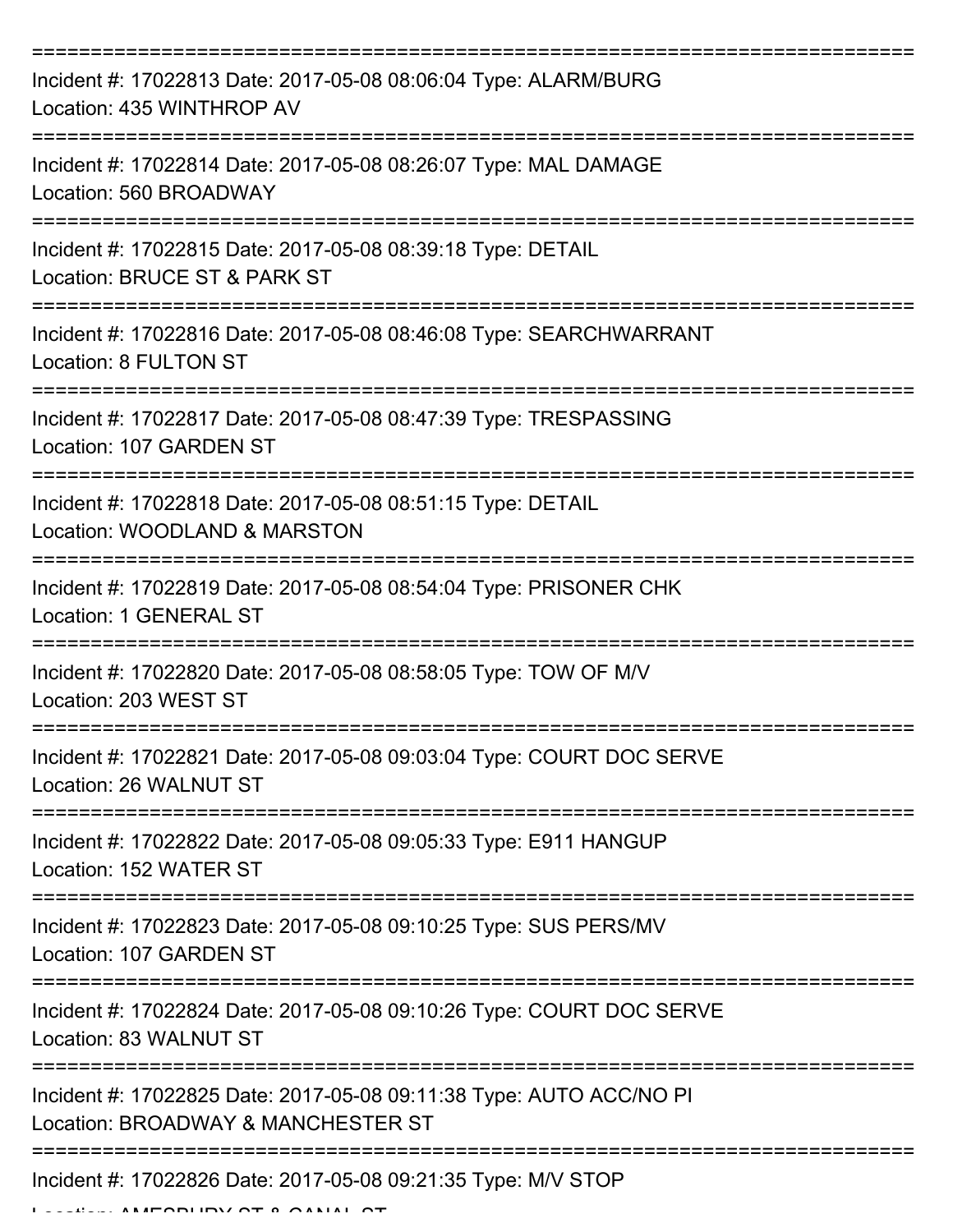| Incident #: 17022827 Date: 2017-05-08 09:23:42 Type: ANIMAL COMPL<br>Location: 92 EXETER ST          |
|------------------------------------------------------------------------------------------------------|
| Incident #: 17022828 Date: 2017-05-08 09:33:55 Type: M/V STOP<br>Location: 90 LOWELL ST              |
| Incident #: 17022829 Date: 2017-05-08 09:39:19 Type: INVEST CONT<br>Location: 17 N PARISH RD         |
| Incident #: 17022831 Date: 2017-05-08 09:49:06 Type: SUS PERS/MV<br>Location: 76 SALEM ST            |
| Incident #: 17022830 Date: 2017-05-08 09:52:12 Type: WARRANT SERVE<br><b>Location: 95 STEARNS AV</b> |
| Incident #: 17022832 Date: 2017-05-08 09:53:17 Type: MAN DOWN<br>Location: 90 BRADFORD ST            |
| Incident #: 17022833 Date: 2017-05-08 09:54:02 Type: COURT DOC SERVE<br>Location: 17 LAFAYETTE AV    |
| Incident #: 17022834 Date: 2017-05-08 09:55:43 Type: DRUG VIO<br>Location: 350 HAVERHILL ST          |
| Incident #: 17022835 Date: 2017-05-08 09:56:41 Type: M/V STOP<br>Location: HAMPSHIRE ST & LOWELL ST  |
| Incident #: 17022836 Date: 2017-05-08 10:06:30 Type: TOW OF M/V<br>Location: APPLETON ST & ESSEX ST  |
| Incident #: 17022837 Date: 2017-05-08 10:09:09 Type: COURT DOC SERVE<br>Location: 79 SHAWSHEEN RD    |
| Incident #: 17022838 Date: 2017-05-08 10:24:53 Type: SUS PERS/MV<br>Location: 205 BROADWAY           |
| Incident #: 17022839 Date: 2017-05-08 10:28:23 Type: PARK & WALK<br>Location: 205 BROADWAY           |
| Incident #: 17022840 Date: 2017-05-08 10:29:16 Type: SPECIAL CHECK                                   |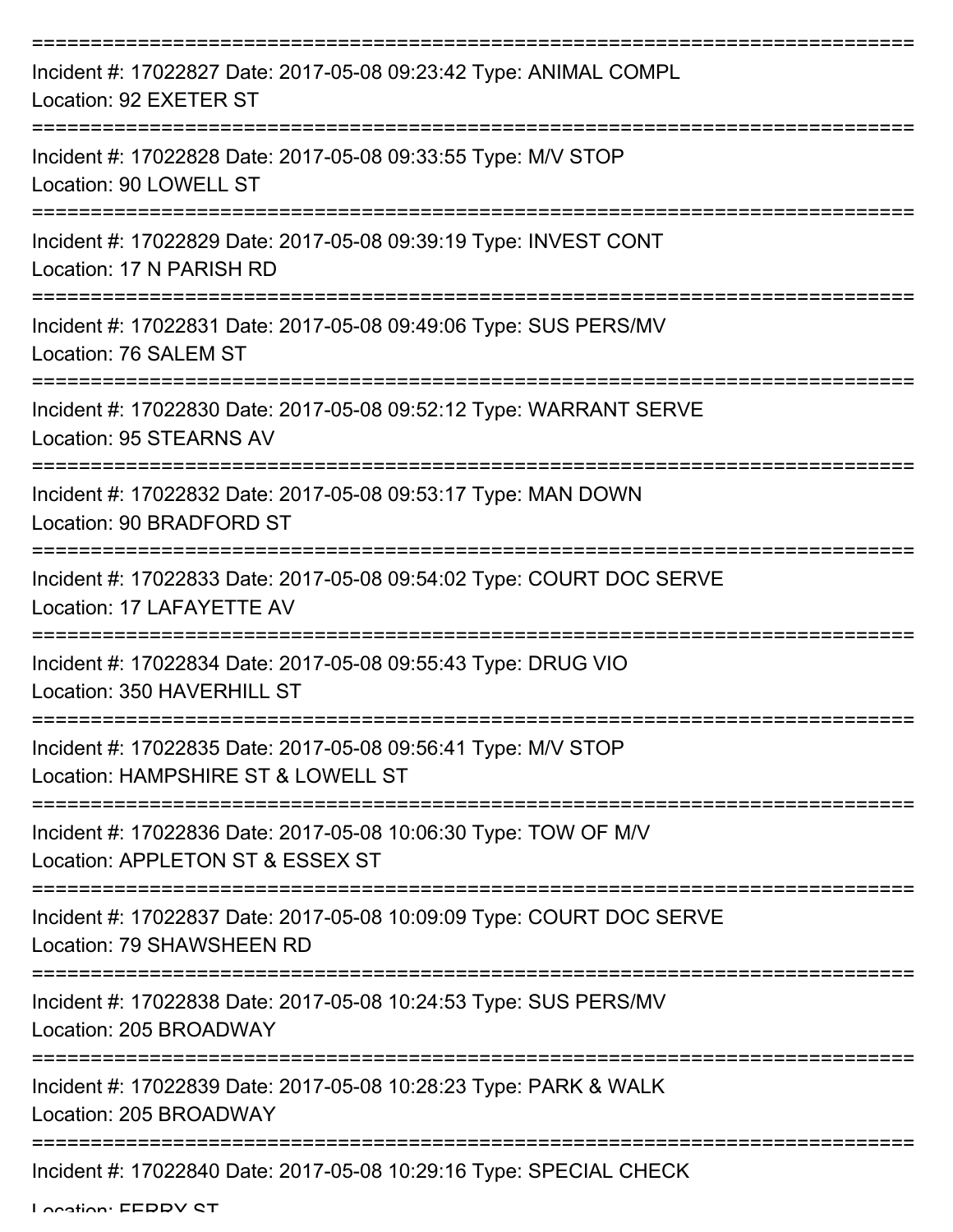| Incident #: 17022841 Date: 2017-05-08 10:33:03 Type: RECOV/STOL/MV<br>Location: 216 FARNHAM ST                |
|---------------------------------------------------------------------------------------------------------------|
| Incident #: 17022842 Date: 2017-05-08 10:39:14 Type: A&B PAST<br>Location: 71 N PARISH RD                     |
| Incident #: 17022843 Date: 2017-05-08 10:44:40 Type: ALARM/HOLD<br>Location: 73 WINTHROP AV                   |
| Incident #: 17022844 Date: 2017-05-08 10:58:23 Type: PARK & WALK<br>Location: 205 BROADWAY                    |
| Incident #: 17022845 Date: 2017-05-08 10:59:23 Type: DETAIL<br>Location: ST PATRICK'S PARISH / 118 S BROADWAY |
| Incident #: 17022846 Date: 2017-05-08 11:00:39 Type: STOL/MV/PAS<br>Location: 65 MIDDLEBURY ST                |
| Incident #: 17022847 Date: 2017-05-08 11:00:56 Type: CK WELL BEING<br>Location: 32 LAWRENCE ST #21            |
| Incident #: 17022848 Date: 2017-05-08 11:04:39 Type: M/V STOP<br>Location: 58 SALEM ST                        |
| Incident #: 17022850 Date: 2017-05-08 11:04:53 Type: HIT & RUN M/V<br>Location: 20 SHORT ST                   |
| Incident #: 17022849 Date: 2017-05-08 11:05:56 Type: M/V STOP<br>Location: ARLINGTON ST & LAWRENCE ST         |
| Incident #: 17022851 Date: 2017-05-08 11:14:10 Type: MISSING PERS<br>Location: 15 UNION ST                    |
| Incident #: 17022852 Date: 2017-05-08 11:31:39 Type: WARRANT SERVE<br>Location: 157 WEST ST                   |
| Incident #: 17022853 Date: 2017-05-08 11:35:33 Type: COURT DOC SERVE<br>Location: 74 IRENE ST                 |
| Incident #: 17022854 Date: 2017-05-08 11:38:01 Type: SHOPLIFTING<br>Location: 700 ESSEX ST                    |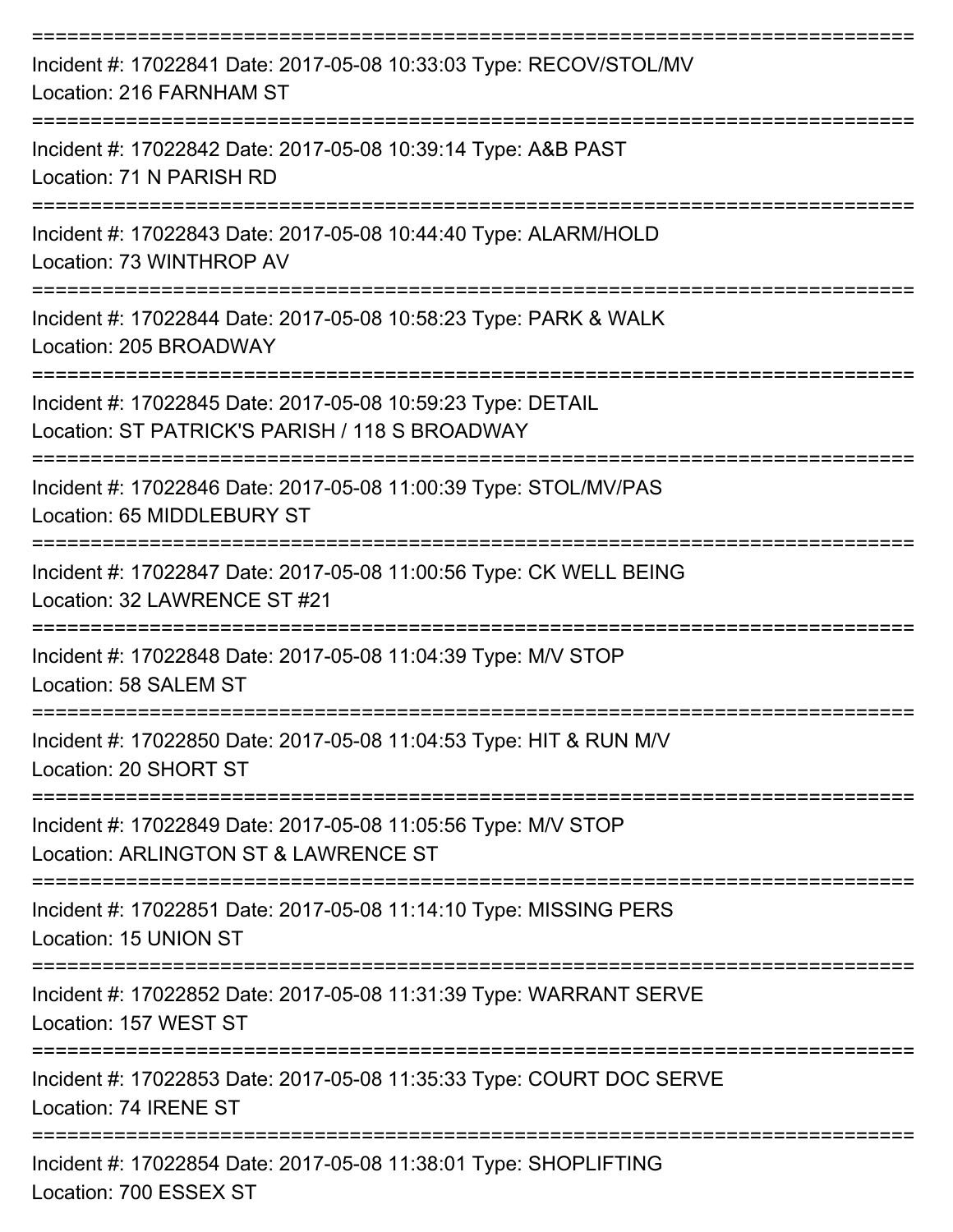| Incident #: 17022855 Date: 2017-05-08 11:41:04 Type: COURT DOC SERVE<br>Location: 46 MORTON ST                                        |
|---------------------------------------------------------------------------------------------------------------------------------------|
| =========================<br>Incident #: 17022856 Date: 2017-05-08 12:10:25 Type: M/V STOP<br>Location: 60 SALEM ST                   |
| Incident #: 17022857 Date: 2017-05-08 12:15:14 Type: ANIMAL COMPL<br>Location: 23 CONGRESS ST<br>;=================================== |
| Incident #: 17022859 Date: 2017-05-08 12:24:34 Type: THREATS<br>Location: 241 SALEM ST                                                |
| Incident #: 17022858 Date: 2017-05-08 12:24:55 Type: TOW OF M/V<br>Location: BOWDOIN ST & CLIFTON ST<br>=================             |
| Incident #: 17022860 Date: 2017-05-08 12:30:14 Type: INVEST CONT<br>Location: 444 HAMPSHIRE ST                                        |
| Incident #: 17022861 Date: 2017-05-08 12:38:56 Type: SUS PERS/MV<br>Location: 205 BROADWAY                                            |
| Incident #: 17022862 Date: 2017-05-08 12:40:14 Type: M/V STOP<br>Location: HAFFNERS / null                                            |
| Incident #: 17022863 Date: 2017-05-08 12:47:38 Type: SUS PERS/MV<br>Location: FRANKLIN ST & TREMONT ST                                |
| Incident #: 17022865 Date: 2017-05-08 12:56:23 Type: DRUG OVERDOSE<br>Location: WEST ST & @PARK                                       |
| Incident #: 17022864 Date: 2017-05-08 12:56:26 Type: WOMAN DOWN<br>Location: 241 S UNION ST                                           |
| Incident #: 17022866 Date: 2017-05-08 12:58:01 Type: MISSING PERS<br>Location: 54 KENDALL ST                                          |
| Incident #: 17022867 Date: 2017-05-08 13:03:47 Type: UNWANTEDGUEST<br>Location: MCDONALDS / 50 BROADWAY                               |
| Incident #: 17022868 Date: 2017-05-08 13:11:34 Type: INVEST CONT<br>Location: 6 COOLIDGE ST                                           |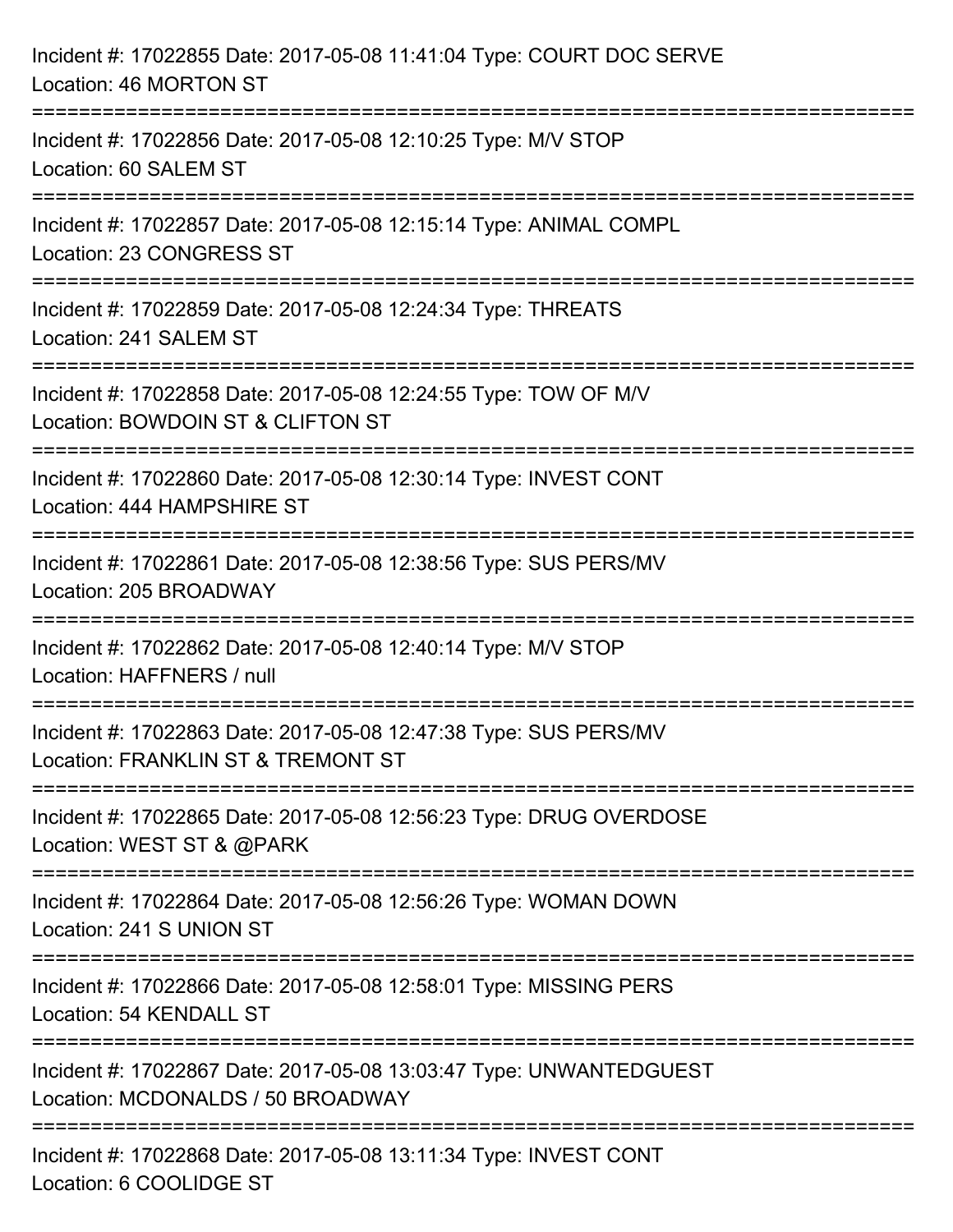| Incident #: 17022869 Date: 2017-05-08 13:19:36 Type: M/V STOP<br>Location: MERRIMACK ST & PARKER ST                   |
|-----------------------------------------------------------------------------------------------------------------------|
| Incident #: 17022870 Date: 2017-05-08 13:20:42 Type: M/V STOP<br>Location: CEDAR ST & FRANKLIN ST                     |
| Incident #: 17022871 Date: 2017-05-08 13:32:32 Type: TOW OF M/V<br>Location: 107 WILLOW ST                            |
| Incident #: 17022872 Date: 2017-05-08 13:46:33 Type: MV/BLOCKING<br>Location: 52 SARATOGA ST                          |
| Incident #: 17022873 Date: 2017-05-08 13:46:57 Type: FIGHT<br>Location: 57 E HAVERHILL ST FL 1                        |
| Incident #: 17022874 Date: 2017-05-08 13:49:44 Type: TOW OF M/V<br>Location: 468 null                                 |
| Incident #: 17022875 Date: 2017-05-08 13:51:44 Type: INVEST CONT<br>Location: 27 ABBOTT ST<br>======================= |
| Incident #: 17022876 Date: 2017-05-08 13:54:34 Type: M/V STOP<br>Location: PHILLIPS ST & SALEM ST                     |
| Incident #: 17022877 Date: 2017-05-08 13:54:47 Type: MEDIC SUPPORT<br>Location: 78 GENESEE ST                         |
| Incident #: 17022878 Date: 2017-05-08 13:55:55 Type: VIO CITY ORD<br>Location: LEXINGTON ST & PARK ST                 |
| Incident #: 17022879 Date: 2017-05-08 13:56:35 Type: 209A/SERVE<br>Location: 191 PROSPECT ST                          |
| Incident #: 17022880 Date: 2017-05-08 13:58:23 Type: SUS PERS/MV<br>Location: 134 WEST ST                             |
| Incident #: 17022881 Date: 2017-05-08 14:05:07 Type: AUTO ACC/NO PI<br>Location: GO 1 DOLLAR / 73 WINTHROP AV         |
| Incident #: 17022882 Date: 2017-05-08 14:07:13 Type: M/V STOP<br>Location: ANDOVER ST & PHILLIPS ST                   |

===========================================================================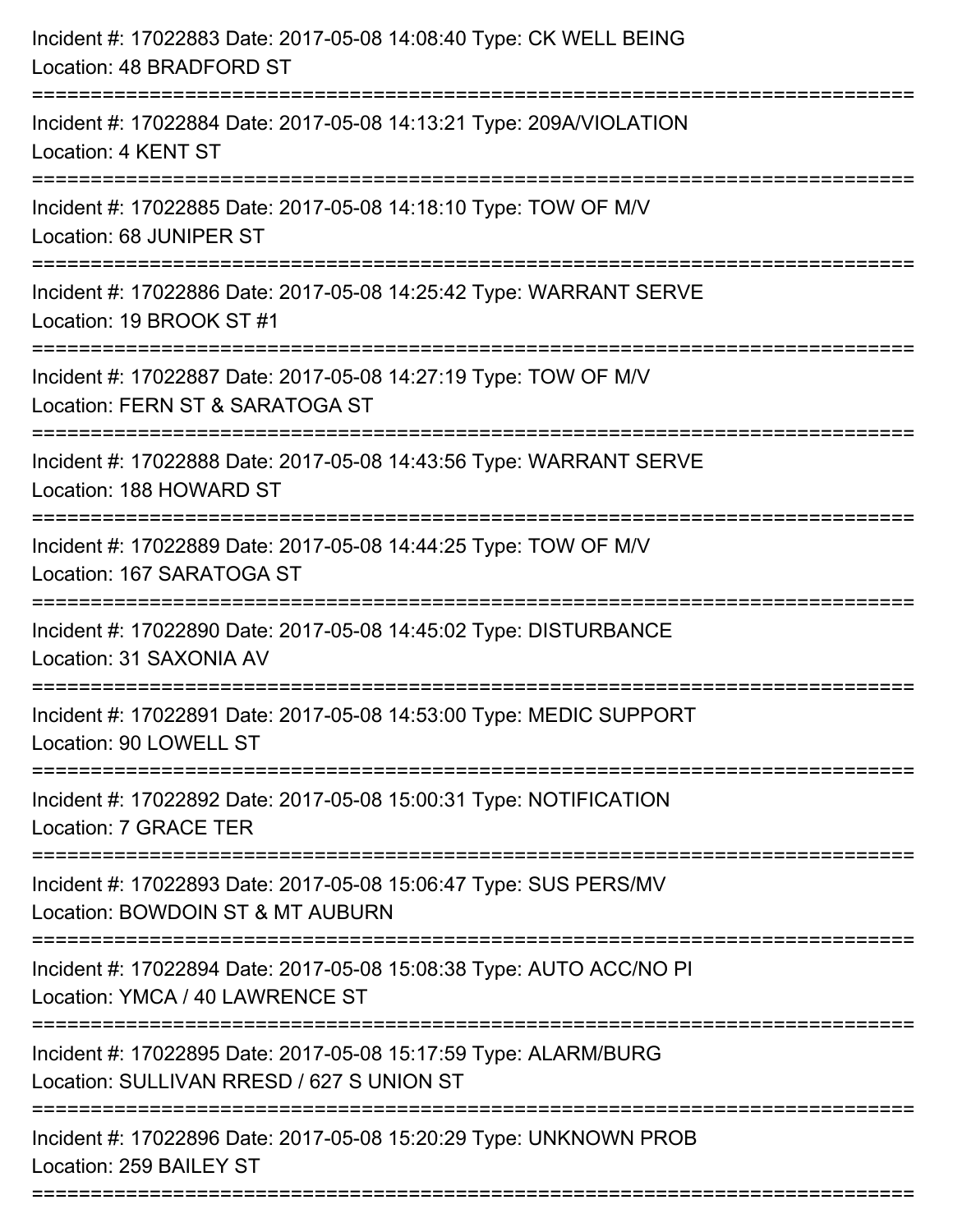Location: 171 BAILEY ST FL 1

| Incident #: 17022898 Date: 2017-05-08 15:24:01 Type: LOCKOUT<br>Location: BOSTON MARKET / 435 WINTHROP AV                            |
|--------------------------------------------------------------------------------------------------------------------------------------|
| Incident #: 17022899 Date: 2017-05-08 15:27:01 Type: AUTO ACC/NO PI<br>Location: BROADWAY & PARK ST                                  |
| Incident #: 17022900 Date: 2017-05-08 15:33:56 Type: A&B PAST<br>Location: 56 SPRINGFIELD ST                                         |
| Incident #: 17022901 Date: 2017-05-08 15:39:42 Type: MISSING PERS<br>Location: 10 SAVOIE AV                                          |
| Incident #: 17022902 Date: 2017-05-08 15:43:45 Type: MEDIC SUPPORT<br>Location: LAWRENCE PUBLIC LIBRARY / 51 LAWRENCE ST FL 2        |
| :===============================<br>Incident #: 17022903 Date: 2017-05-08 15:56:27 Type: WOMAN DOWN<br><b>Location: 11 SUMMER ST</b> |
| Incident #: 17022904 Date: 2017-05-08 16:02:15 Type: MEDIC SUPPORT<br>Location: 26 EVERETT ST #24 FL 2                               |
| Incident #: 17022905 Date: 2017-05-08 16:11:31 Type: MEDIC SUPPORT<br>Location: 520 S UNION ST FL 3                                  |
| Incident #: 17022906 Date: 2017-05-08 16:15:28 Type: B&E/MV/PAST<br>Location: 140 EXCHANGE ST                                        |
| ===============<br>Incident #: 17022907 Date: 2017-05-08 16:27:38 Type: MEDIC SUPPORT<br>Location: 21 SAXONIA AV FL 2                |
| Incident #: 17022908 Date: 2017-05-08 16:43:26 Type: B&E/PROG<br>Location: 463 RIVERSIDE DR                                          |
| Incident #: 17022909 Date: 2017-05-08 16:55:53 Type: SUS PERS/MV<br>Location: COMMON ST & NEWBURY ST                                 |
| Incident #: 17022910 Date: 2017-05-08 17:07:23 Type: GENERAL SERV<br>Location: SEVEN ELEVEN / 370 BROADWAY                           |
|                                                                                                                                      |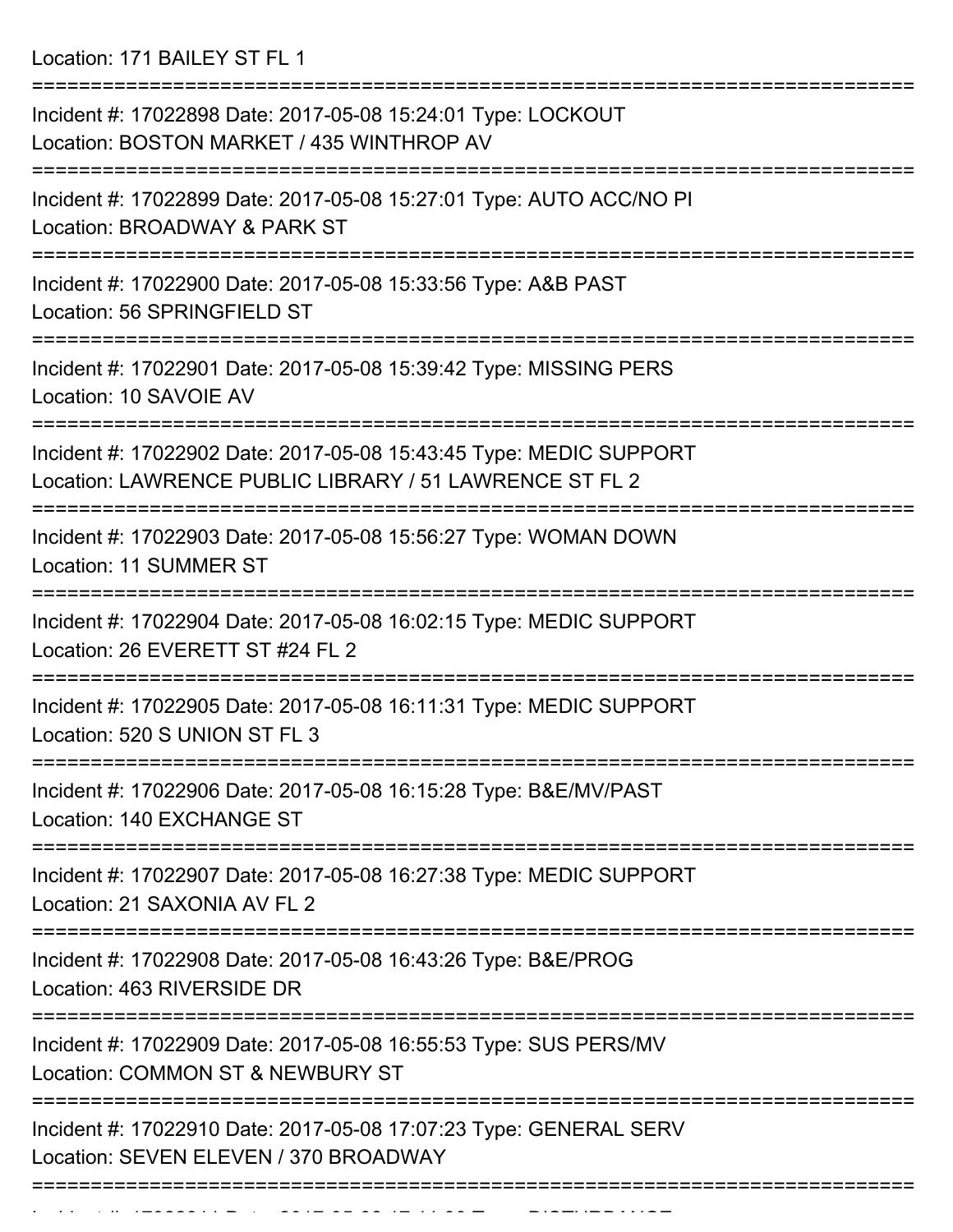| Location: HAMPSHIRE ST & LAWRENCE ST                                                                               |
|--------------------------------------------------------------------------------------------------------------------|
| Incident #: 17022914 Date: 2017-05-08 17:18:51 Type: DISTURBANCE<br>Location: 431 ESSEX ST                         |
| Incident #: 17022913 Date: 2017-05-08 17:19:21 Type: DISTURBANCE<br>Location: 41 BERKELEY ST<br>================== |
| Incident #: 17022912 Date: 2017-05-08 17:19:24 Type: INVEST CONT<br>Location: 463 RIVERSIDE DR                     |
| Incident #: 17022915 Date: 2017-05-08 17:35:35 Type: ANIMAL COMPL<br><b>Location: 48 TRENTON ST</b>                |
| Incident #: 17022916 Date: 2017-05-08 17:37:53 Type: ALARM/BURG<br>Location: 296 ESSEX ST                          |
| Incident #: 17022917 Date: 2017-05-08 17:39:49 Type: DOMESTIC/PROG<br>Location: 18 FRANKLIN ST #204                |
| Incident #: 17022918 Date: 2017-05-08 17:48:10 Type: DISORDERLY<br>Location: 2 INMAN ST                            |
| Incident #: 17022919 Date: 2017-05-08 17:51:42 Type: CK WELL BEING<br>Location: 50 MARSTON ST FL 1 LEFT            |
| Incident #: 17022920 Date: 2017-05-08 18:06:23 Type: TOW OF M/V<br>Location: 2 INMAN ST                            |
| Incident #: 17022921 Date: 2017-05-08 18:22:12 Type: M/V STOP<br>Location: BROADWAY & FLORENCE ST                  |
| Incident #: 17022922 Date: 2017-05-08 18:25:19 Type: MISSING PERS<br>Location: WALK IN WALK IN / 90 LOWELL ST      |
| Incident #: 17022924 Date: 2017-05-08 18:34:51 Type: M/V STOP<br>Location: 296 ESSEX ST                            |
| Incident #: 17022923 Date: 2017-05-08 18:35:24 Type: M/V STOP<br>Location: PARKER ST & SPRINGFIELD ST              |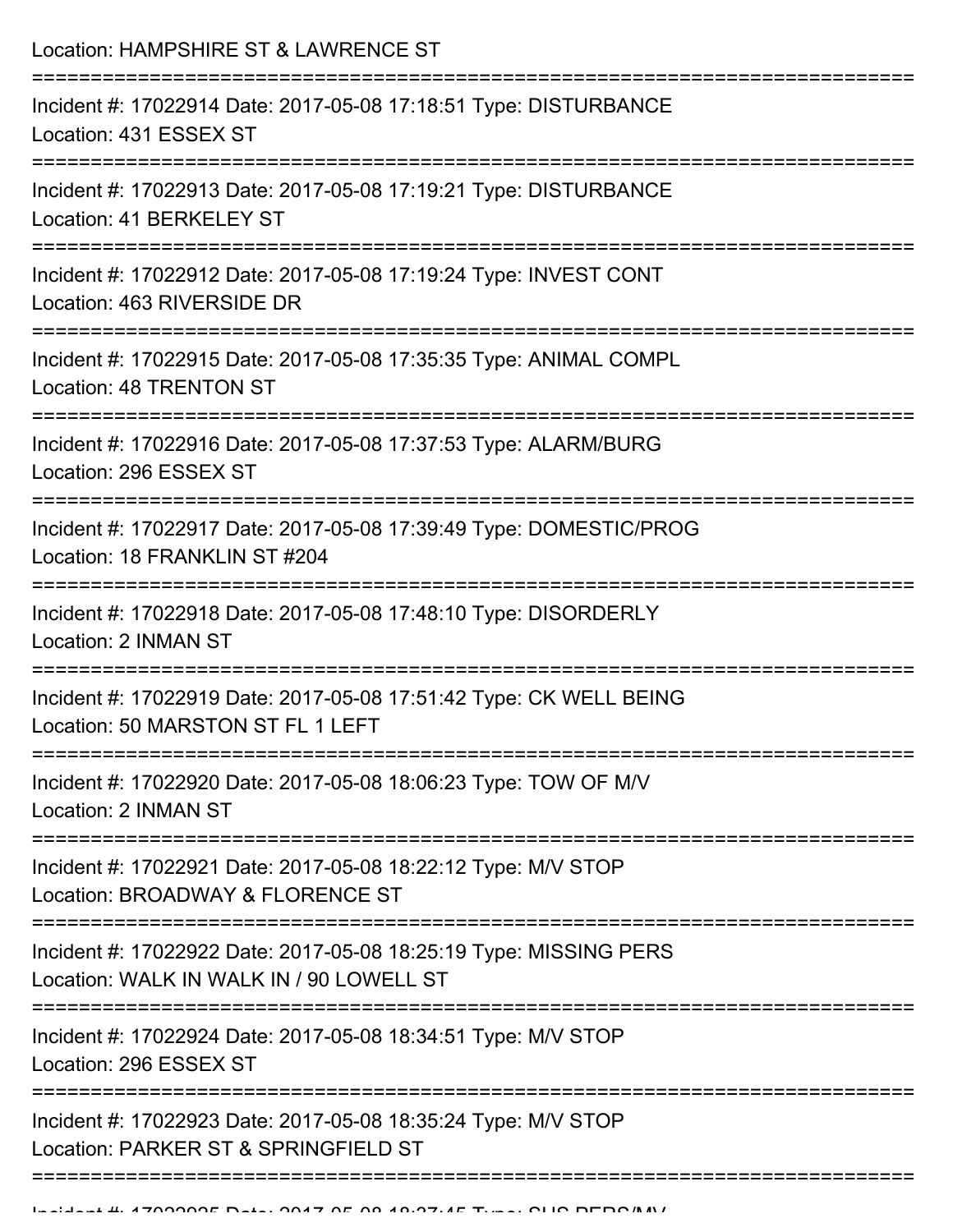| Location: JIM'S SUB SHOP / 268 S BROADWAY                                                                                                                     |
|---------------------------------------------------------------------------------------------------------------------------------------------------------------|
| Incident #: 17022926 Date: 2017-05-08 18:40:24 Type: DISTURBANCE<br>Location: 15 UNION ST                                                                     |
| Incident #: 17022927 Date: 2017-05-08 18:45:31 Type: M/V STOP<br>Location: AMESBURY ST & LEBANON ST                                                           |
| Incident #: 17022928 Date: 2017-05-08 18:54:49 Type: A&B PAST<br>Location: WALK IN WALK IN / HAVERHILL ST & LAWRENCE ST<br>================================== |
| Incident #: 17022929 Date: 2017-05-08 19:02:46 Type: M/V STOP<br>Location: 66 PARKER ST                                                                       |
| Incident #: 17022930 Date: 2017-05-08 19:30:31 Type: INVESTIGATION<br>Location: 700 ESSEX ST                                                                  |
| Incident #: 17022931 Date: 2017-05-08 19:36:57 Type: ANIMAL COMPL<br>Location: 32 WOODLAND ST                                                                 |
| Incident #: 17022932 Date: 2017-05-08 19:52:12 Type: TRESPASSING<br>Location: 15 UNION ST                                                                     |
| Incident #: 17022933 Date: 2017-05-08 19:54:41 Type: MEDIC SUPPORT<br>Location: WEST ST PARK / null                                                           |
| ===============================<br>Incident #: 17022934 Date: 2017-05-08 20:07:57 Type: LOST PROPERTY<br>Location: 49 EUTAW ST #B                             |
| Incident #: 17022935 Date: 2017-05-08 20:16:47 Type: SUS PERS/MV<br>Location: 183 PARKER ST                                                                   |
| Incident #: 17022936 Date: 2017-05-08 20:24:20 Type: CK WELL BEING<br>Location: 16 BEACON AV                                                                  |
| Incident #: 17022937 Date: 2017-05-08 20:37:57 Type: M/V STOP<br>Location: ANDOVER ST & SULLIVAN AV                                                           |
| Incident #: 17022938 Date: 2017-05-08 20:38:20 Type: TOW OF M/V<br>Location: 2 INMAN ST                                                                       |
|                                                                                                                                                               |

Incident #: 17022939 Date: 2017-05-08 20:55:24 Type: SPECIAL CHECK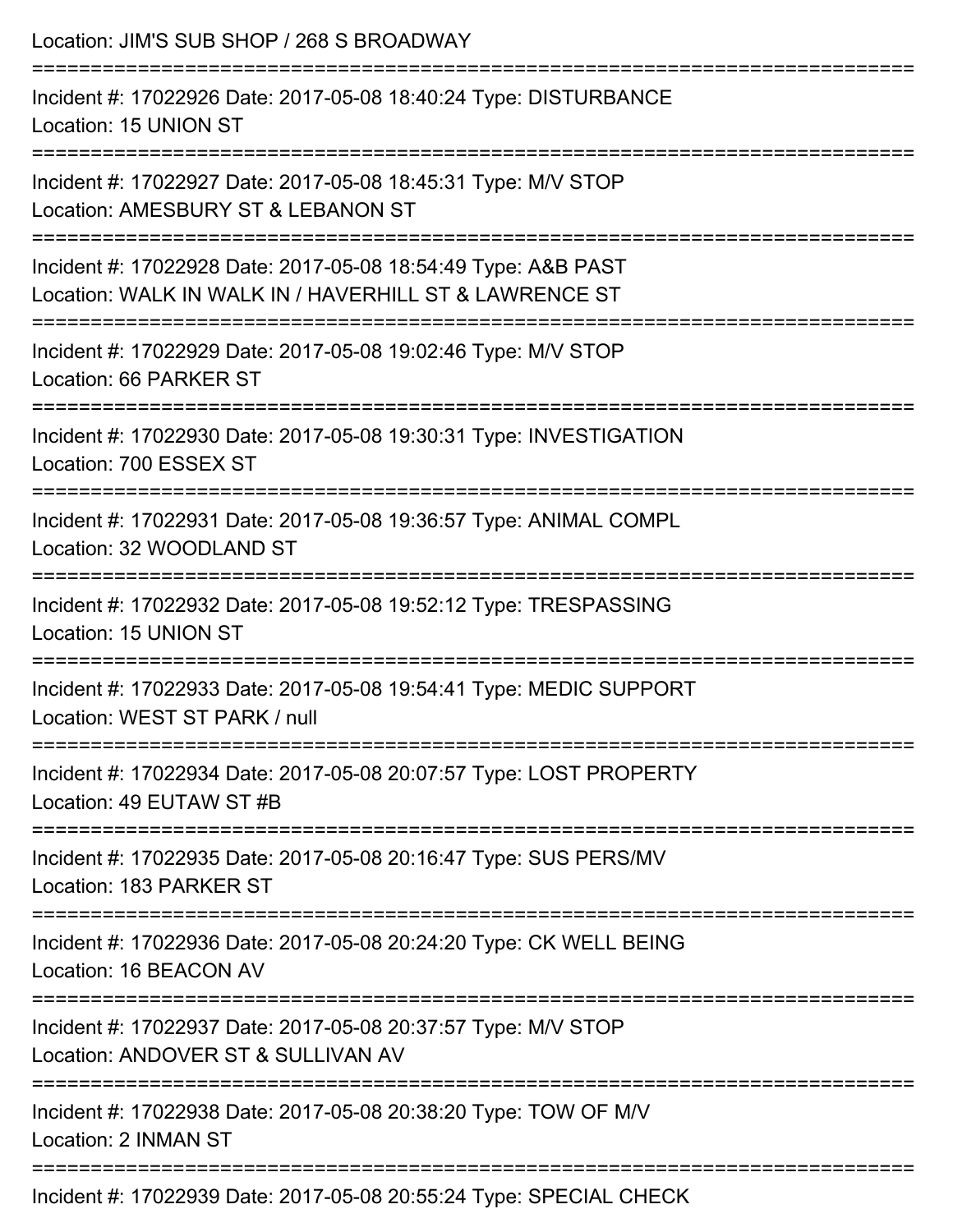| Incident #: 17022940 Date: 2017-05-08 21:11:58 Type: DISTURBANCE<br>Location: 48 KINGSTON ST FL 2                |
|------------------------------------------------------------------------------------------------------------------|
| Incident #: 17022941 Date: 2017-05-08 21:21:19 Type: SUS PERS/MV<br>Location: 26 S BOWDOIN ST                    |
| Incident #: 17022942 Date: 2017-05-08 21:25:37 Type: NOISE ORD<br>Location: 10 BENNETT ST                        |
| Incident #: 17022943 Date: 2017-05-08 21:35:28 Type: KEEP PEACE<br>Location: 23 WESLEY ST                        |
| Incident #: 17022944 Date: 2017-05-08 21:42:39 Type: TOW OF M/V<br>Location: HAMPSHIRE ST & LEBANON ST           |
| Incident #: 17022945 Date: 2017-05-08 21:52:18 Type: DISTURBANCE<br>Location: 8 TYLER ST                         |
| Incident #: 17022946 Date: 2017-05-08 21:54:17 Type: SUS PERS/MV<br><b>Location: WINTHROP AV</b>                 |
| Incident #: 17022947 Date: 2017-05-08 21:56:55 Type: NOISE ORD<br>Location: 114B MARSTON ST                      |
| Incident #: 17022948 Date: 2017-05-08 22:11:48 Type: TRESPASSING<br>Location: 257 ESSEX ST                       |
| Incident #: 17022950 Date: 2017-05-08 22:18:29 Type: KEEP PEACE<br>Location: 48 UNION ST FL 1                    |
| Incident #: 17022949 Date: 2017-05-08 22:18:35 Type: INVEST CONT<br>Location: 621 COMMON ST                      |
| Incident #: 17022951 Date: 2017-05-08 22:32:41 Type: EXTRA SURVEIL<br>Location: VETERANS MEMORIAL STADIUM / null |
| Incident #: 17022952 Date: 2017-05-08 22:34:05 Type: UNKNOWN PROB<br>Location: 172 LAWRENCE ST                   |
| Incident #: 17022953 Date: 2017-05-08 22:43:48 Type: A&B PAST                                                    |